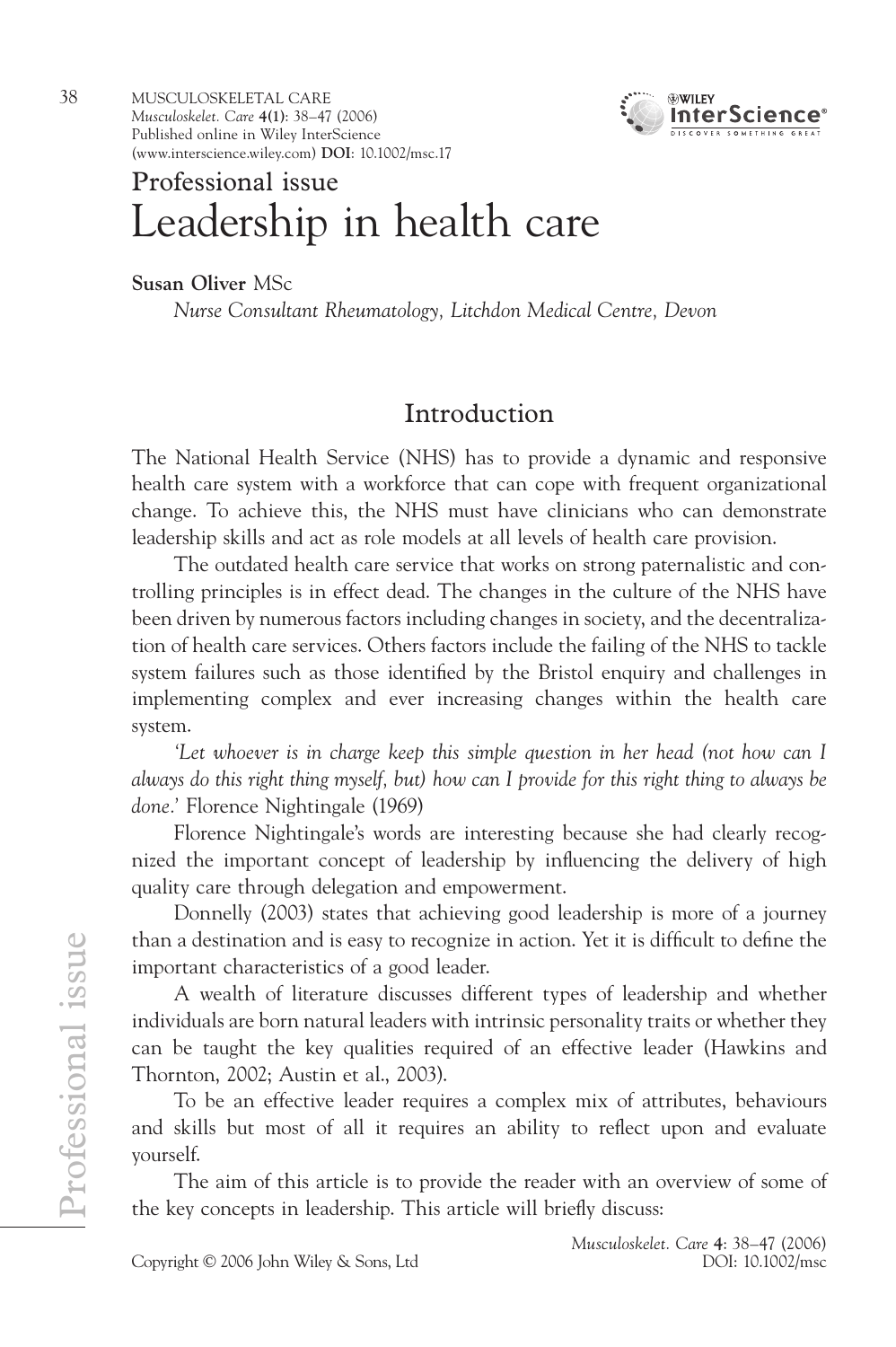TABLE 1. Suggested reading list

Adair J (1998) Leadership Skills: Management Shapers. London: Chartered Institute of Personnel and Development. Adair J (2002). Inspiring Leadership. London: Thorogood. Austin S, Brewer M, Donnelly G, Fitzpatrick MA, Harberson G, Hunt PS, Morris M (2003). Five keys to successful nursing management. In GF Donnelly (Ed). Why Leadership is Important to Nursing. Springhouse, PA: Lippincott, Williams and Wilkins. Handy C (1991). Gods of Management: The changing work of organizations. New York: Oxford University Press. Hawkins E, Thornton C (Eds.) (2002). Six steps to effective management: Managing and Leading Innovation in Health Care. London: Bailliere Tindall. Isles V, Sutherland K (2001). Managing Change in the NHS. Organisational change. A Review for health care managers, professionals and researchers. (available from www.sdo.lshtm.ac.uk/pdf/changemanagement\_review.pdf.) Kanungo RN, Mendonca M (1996). Ethical Dimensions of Leadership. Thousand Oaks, CA: Sage Publications. Soothill K, Mackay L, Webb C (Eds.) (1995). Interprofessional relations in healthcare. London: Edward Arnold.

- Why leadership skills are important in the provision of health care.
- How to become an effective leader.
- How to work with teams.

The article will identify areas for further reading particularly in relation to managing organizational and cultural change and the challenges that can be faced working with people to implement change. It is beyond the scope of this article to provide a comprehensive overview of discussions related to the theories of leadership styles. Suggested further reading can be found in Table 1.

### What is leadership?

An important characteristic of a good leader is the ability to explore personal and team motives/beliefs in accomplishing a change or perceived vision of success. As part of this process true leadership requires the ability to critically appraise the team process and outcomes on the path to achieving a shared goal. Leadership requires constant fine tuning of self as well as reflection on the individual needs and characteristics of the team. Clinicians should have an insight into leadership styles and responsibilities in order to gain a deeper understanding of the attributes required of being, or supporting, 'leaders' within the organization.

The word 'leader' has developed from the root meaning of a path, road or course of a ship at sea: according to Adair (1997) it is a 'journey word'. It also implies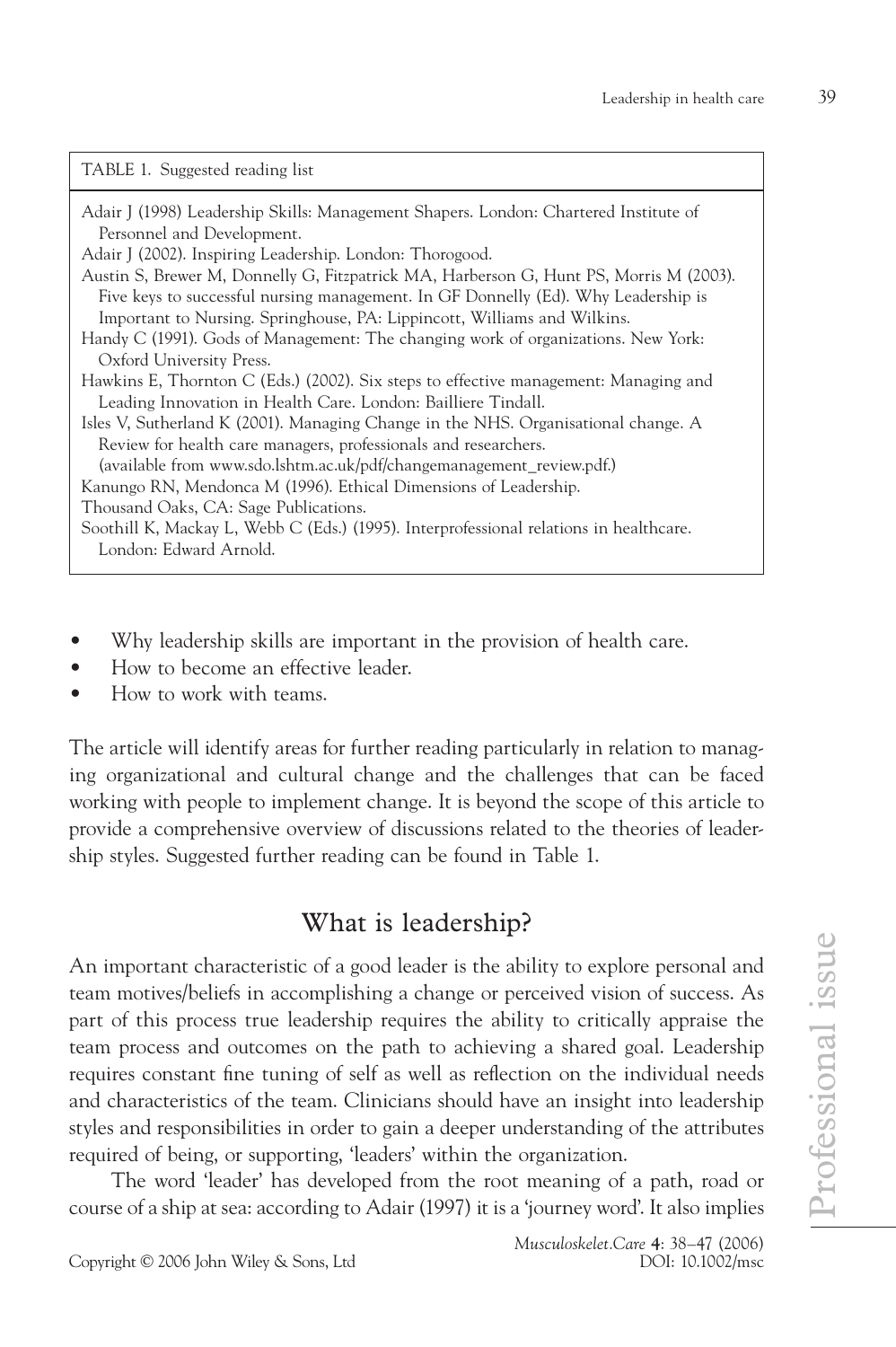| TABLE 2. Leadership roles in health care |                                                                                                                                                                                                                                                                                                                                                                                                                                                                                                                                            |  |
|------------------------------------------|--------------------------------------------------------------------------------------------------------------------------------------------------------------------------------------------------------------------------------------------------------------------------------------------------------------------------------------------------------------------------------------------------------------------------------------------------------------------------------------------------------------------------------------------|--|
| ⊔<br>□<br>□<br>⊔                         | Teaching<br>Inspiring confidence<br>Empowering<br>Improving performance – supporting reflection/clinical supervision<br>Rewarding and recognizing individual contributions<br>Recognizing the needs of the service from clinically based environment<br>Leading and developing services – implementing change<br>Supporting the organization and, when necessary, providing a bridge between senior<br>management and team members/employees in informing, supporting and developing<br>national agreed initiatives/government initiatives |  |

authority or power that is used appropriately for the common goals of the organization or group. Empowered leaders are key to organizational development. Some of the key roles are set out in Table 2.

The NHS is subject to constant organizational change. One important difference in recent years has been the formal recognition of the role that nurses and allied health care professionals can play in effective change and as such become leaders within the organization (Department of Health, 2000).

### Leadership in the NHS

Leadership is identified as an essential role within new nursing and allied health care professional consultant posts. It is no longer tenable for clinicians to avoid recognizing the importance of effective leadership in the current health care environment (Ewens, 2002). There is an increasing recognition that the wide-ranging changes necessary within the NHS cannot be implemented using a dictatorial management style that enforces change using a 'top down approach'. In the past leadership models have often followed that of industry where managers have a responsibility to demonstrate 'leadership qualities' within the managerial role. Leadership was seen purely as a management role – yet it is acknowledged now that leaders can be recognized or nominated from within their team for specific tasks and may not necessarily have a role of recognized authority within the organization.

Clinicians must have leadership expertise in all settings to implement change based upon good clinical decision making and around a patient-centred approach to care (Cooper, 2003). This is reflected in programmes such as the Leading an Empowered Organization (LEO) Programmes and the government funding to implement successful leadership training for nurses (Cooper, 2003; King, 2002).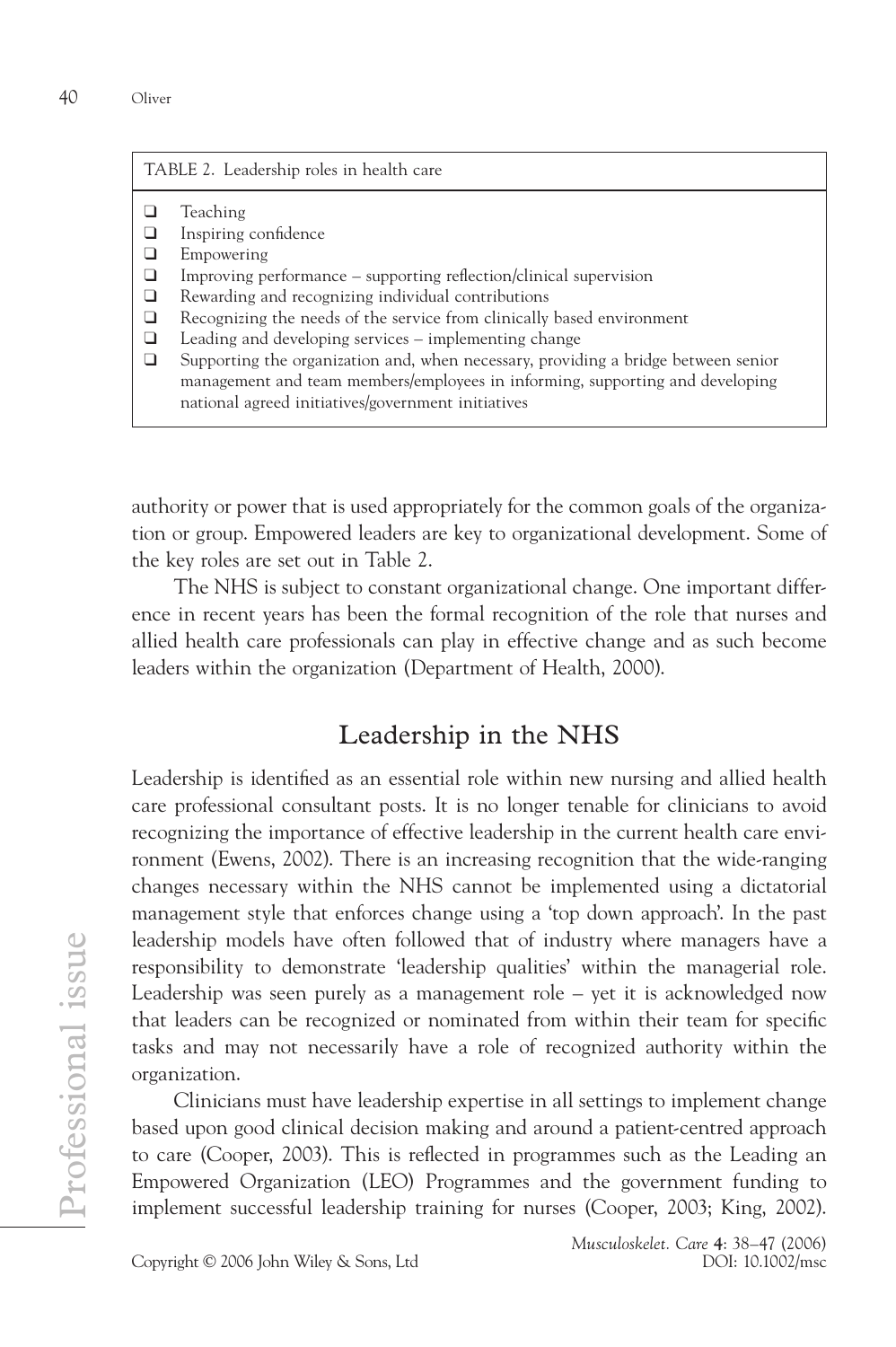Improving leadership within the organization should enable a more effective implementation and ownership of changes but also retain staff, reduce stress, and improve job satisfaction and career advancement (Beech, 2002; Department of Health, 2005).

# What is a 'leader'?

A significant amount of analysis and theoretical discussion continues in the quest to attribute certain styles or characteristics to successful leadership (Cook, 2001). Adair (1998) confidently states that it is possible to become an effective leader not by teaching but by the individual's personal wish (or motivation) to acquire the expertise.

A leader is an individual who is able to demonstrate a specific set of role behaviours to influence the attitudes and behaviours of others. It is usually a group phenomenon. Two specific aspects of being a leader are:

- 1. The individual attributes or styles needed to be an effective leader.
- 2. The organizational skills required to manage the process of change. The process of change will be discussed in the section on change management.

# Leadership styles

Leadership styles are often discussed based upon behaviours used to influence change. Terms used to describe leadership styles include:

**Transactional or autocratic (Burns, 1978).** This might have been called in the past the 'top down approach' or autocratic leadership.

**Transformational/interactional (Burns, 1978).** Transformational leadership is aligned to democratic forms of leadership. This involves leaders and followers engaged in a common aim. It is a leadership style based upon embracing change and encouraging innovation.

**Renaissance or modern (Cook, 1999).** Renaissance leadership has some similarities to what used to be previously termed a 'charismatic' style. Renaissance leadership requires the effective use of power, influence and the ability to network to ensure key decision makers support changes. They can be encapsulated in leaders such Winston Churchill and John F Kennedy.

**Connective.** There are similarities between both transformational and renaissance styles (Ewens, 2002) although this type of leadership is less likely to delegate in a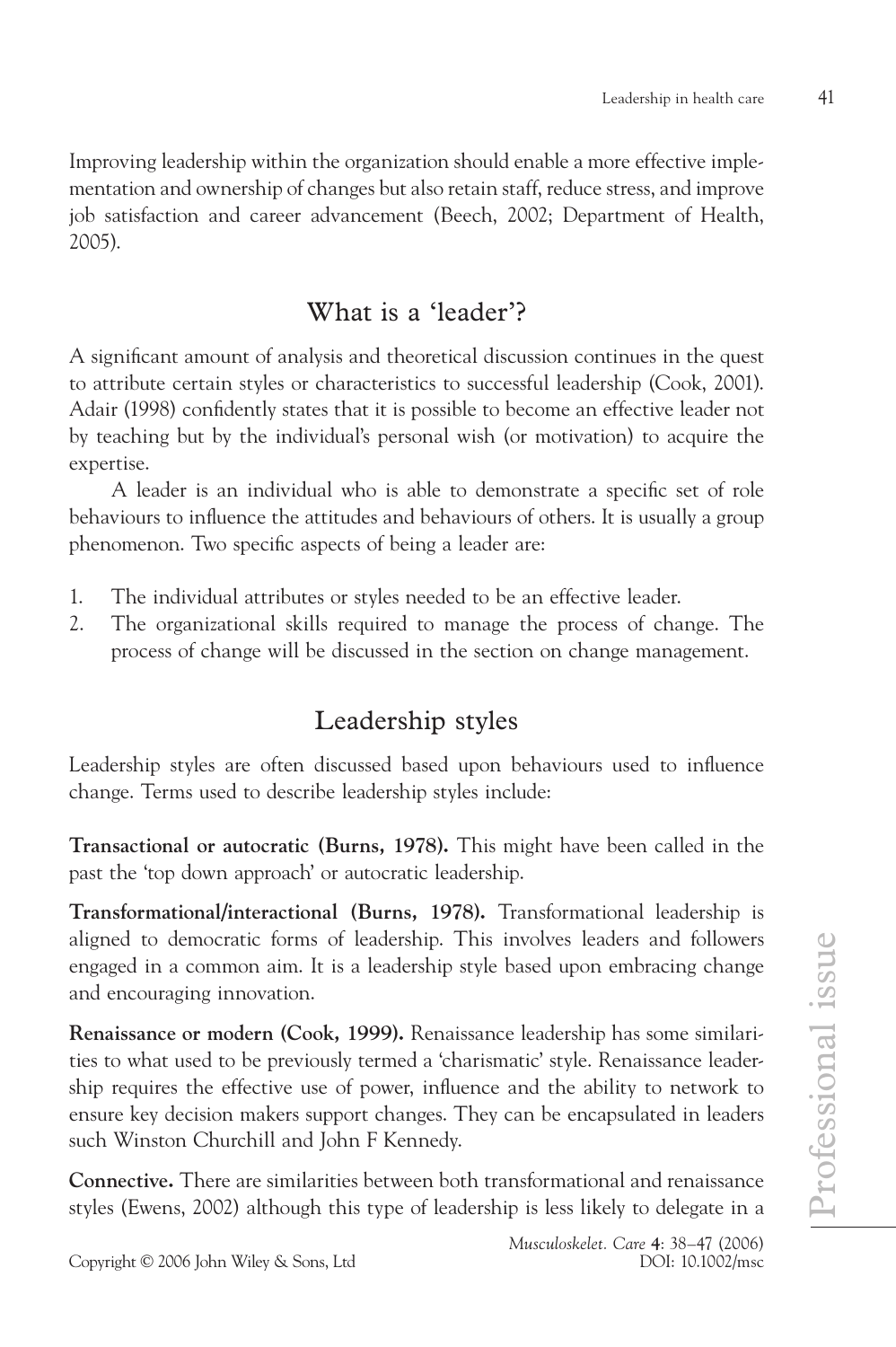way that empowers the workforce. The focus is that of building collaborative structures and networks to effect change.

According to the Royal College of Nursing (2003), leaders in the modern NHS are expected to:

- 1. Improve the quality of patient care.
- 2. Influence improvements in the health of the population.
- 3. Promote the NHS as being well led, well managed and accountable.
- 4. Lead on strategies to motivate and develop NHS staff.

### How does a clinical leader lead?

The role of leadership and how changes are implemented can be considered in a multiplicity of ways but a basic analysis would be that of addressing:

- 1. The leadership qualities and styles required for a specific task/project.
- 2. The needs of the individuals.
- 3. The needs of the team.
- 4. The needs of the organization/patient group.

### The leadership qualities and styles required for a specific task/project

The level of trust and authority that a leader holds within the organization or team is crucial to the implementation of any project. Leaders can only lead if there is consensus in the workforce they wish to inspire and work with. That is they may be nominated as leader and may have the title. However, to be able to use their authority to effect change, the team (or individuals) must recognize and support the leaders and the authority they hold.

Leaders have a key role as 'change agents' and role models. Change agents can be described as requiring seven skills to manage change effectively (Dale et al., 2002). These are:

- 1. The ability to work independently, without the power, sanction and support of the management hierarchy.
- 2. The skills of an effective collaborator, able to compete in ways that enhance rather than destroy co-operation.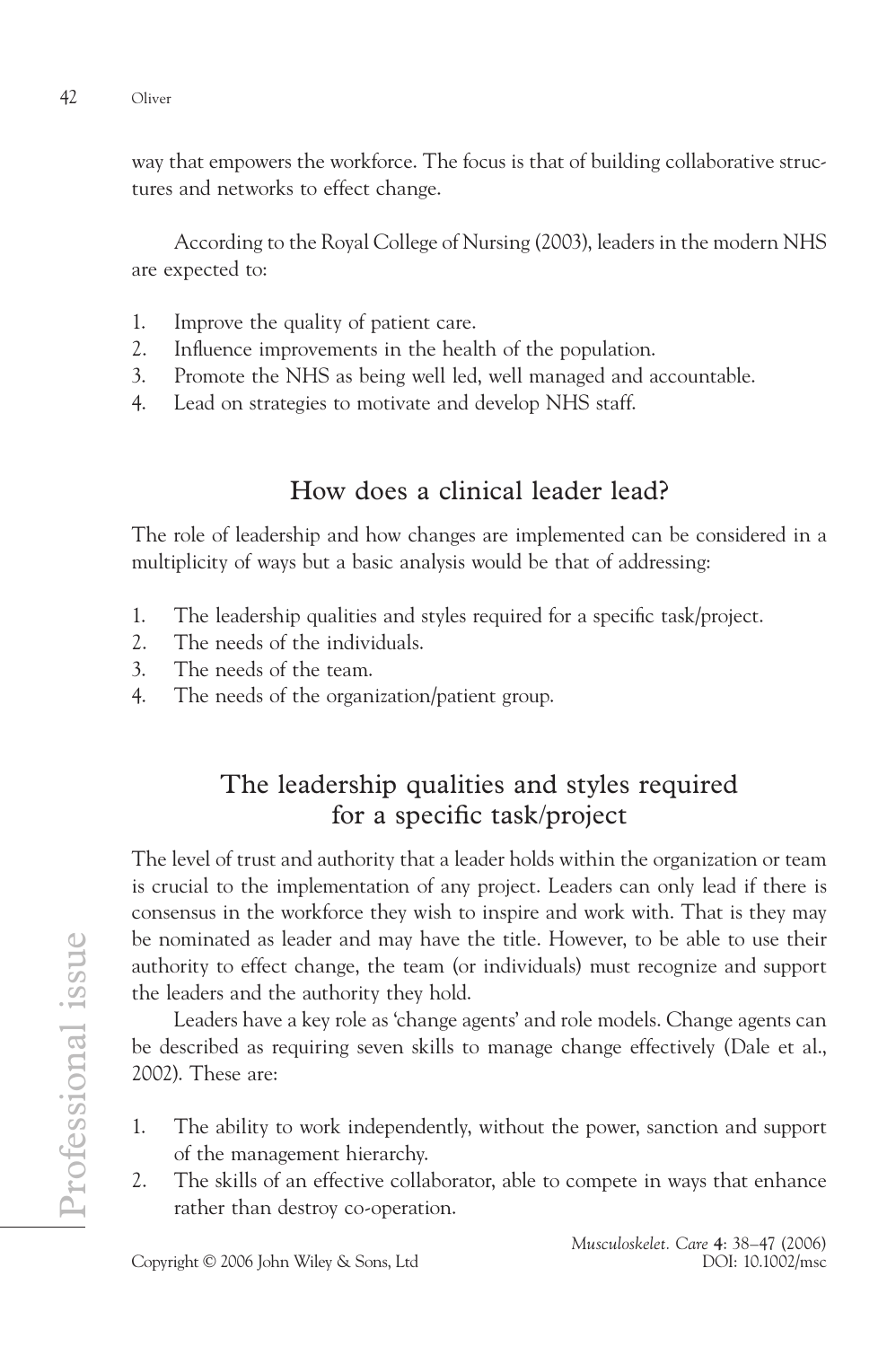- 3. The ability to develop high trust relationships, based on high ethical standards.
- 4. Self-confidence, tempered with humility.
- 5. Respect for the process of change, as well as the content.
- 6. The ability to work across business functions and units, to be 'multi-faceted and ambidextrous'.

(Quoted from Dale et al., 2002, citing Kanter, 1989).

Working as a facilitator of change, the most effective approach is to develop a clear understanding of the task or project, as well as planning and briefing needs. At times, some leaders may include the team in the planning and briefing stages (Transformational style). Although, depending upon the change required, the project or task may require an inspirational/influencing presentation to those that are to work and support the proposed change (Renaissance style).

Leadership responsibilities include awareness of one's own abilities (strengths and weaknesses), level of authority, the needs of the patient group, the needs of the individual employees and the 'team'.

### The needs of the individuals

All teams are made up of individuals with their own personal beliefs, attitudes and expectations. These behaviours will also influence their respect for authority, their perceptions of self-esteem and value within the organization. In turn these cannot fail but to affect their ability or wish to accept or support change (Handy, 1993).

As health care professionals, the needs of the individual and theories such as Maslow's hierarchy of need are intrinsic to work undertaken in clinical care (Maslow, 1943). However, it is important that these basic needs are also recognized and valued when considering individual members of a team in the work environment. Beattie (1995) identifies specific difficulties of change within health care and the possible shifting of professional boundaries aligning behaviours to those of 'tribalism'. Historically, nurses and allied health care professionals have established work habits and attitudes that have been controlled by an authoritarian style of leadership. In the new era of empowerment for allied health care professionals motivation levels will rely on the ability and opportunities for individuals or teams to expand their skills and recognize opportunities to develop.

### The needs of the team

A team is a complex mix of people with individual personalities, cultural beliefs and behaviours who work together with the overall aim of achieving a common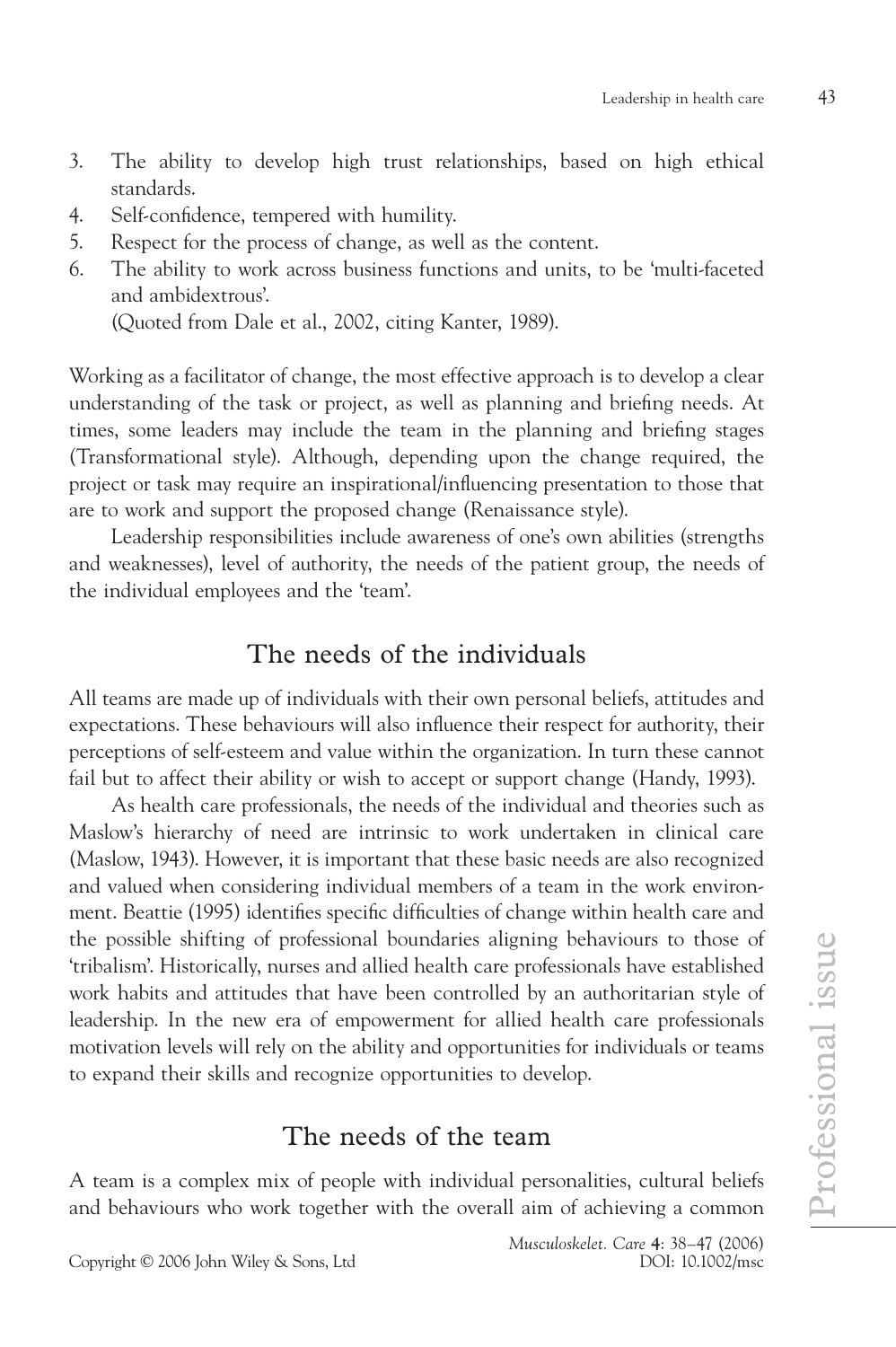goal. Working together as a team is a dynamic and ever changing process; it is, in no way, a constant phenomenon. Teams will be subject to constant transition depending upon various changes in group dynamics, changes of roles, responsibilities and other external influences. Many inadequate team performances are related to poor leadership (Ovretveit, 1993). A leader remains in an effective position of authority by consensual agreement of the followers (the team). Instances can be recalled when change or leadership authority are challenged or 'sabotaged' by an individual team member or collectively by a team. This 'sabotage' can be undertaken in a range of ways. Some individuals have a lower tolerance of change and will find change threatening (Dawson, 2003). However, it is not always appropriate to consider that the team or individual has failed if one or the other is resistant to change. It may be the fault of the leadership approach to implementation or attributed to a wide range of anxieties that affect the team's perspective on 'ownership' or the task (See Table 3).

As a leader it is important to recognize the best way of providing support that achieves the common goals of the team. There are a number of problem solving tools used to aid individual and team working. Some useful models can be found in the reading list (Table 1). Team development is said to consist of five stages.

#### ❑ **Forming**

This usually happens at a time of change (e.g. new team member). The team is more cautious, evaluating and looking for guidance from the leader.

#### ❑ **Storming**

Frustration and anger may present with clashes of individual perspectives and interest in the outcome of projects or planned changes. There is a high potential for conflict. Morale and job satisfaction may be affected.

#### ❑ **Norming**

Team members become more sensitive to others' needs. Attempt should be made to achieve harmony where the aims of the team or project begin to be recognized and considered.

#### ❑ **Performing**

Team members may communicate openly, they work well together and are motivated. They can handle disagreements and progress with the aims of the team.

#### ❑ **Adjourning**

The team may reflect on completed tasks/projects and recognize the need for review of new plans or goals required.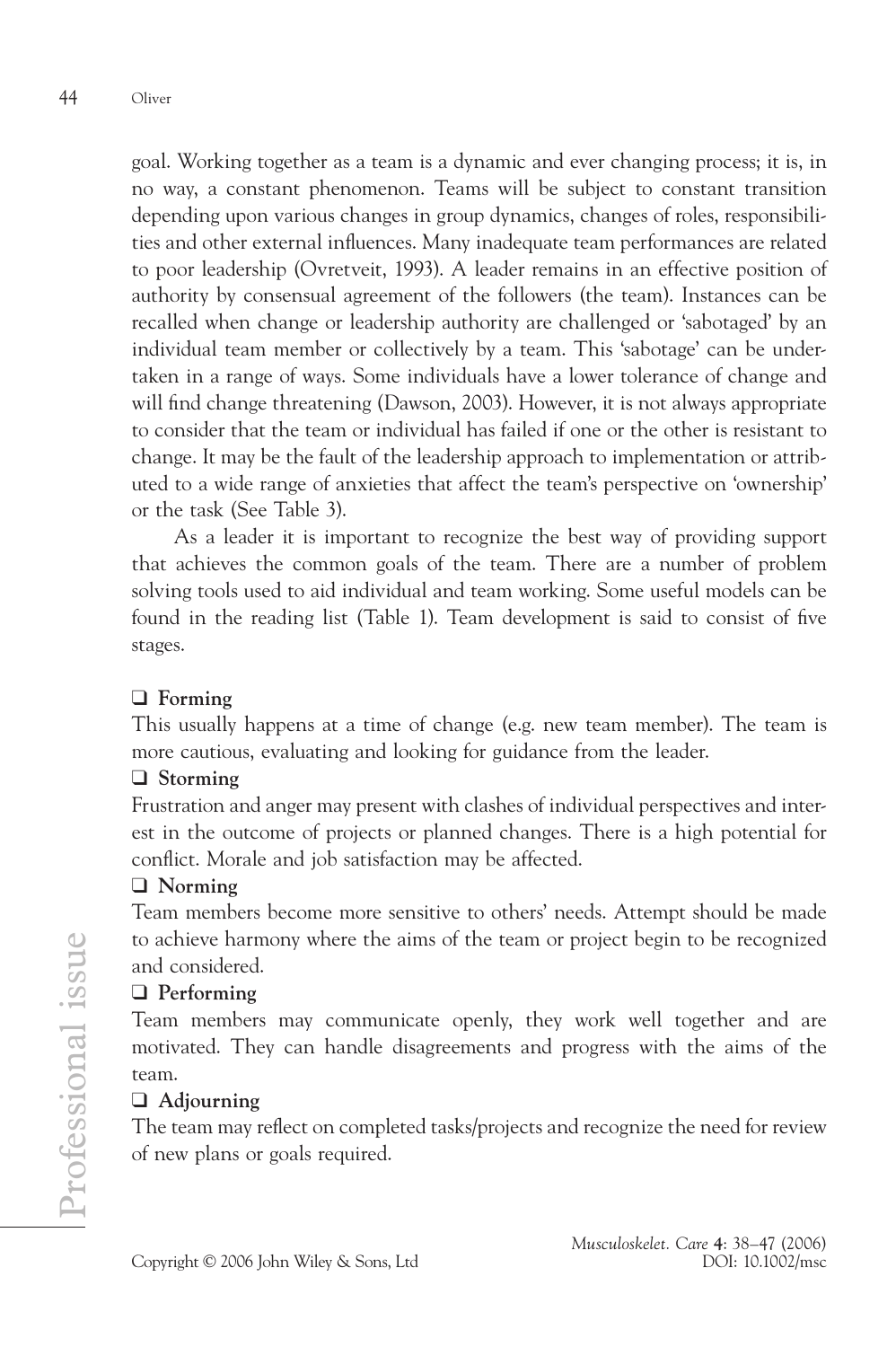| TABLE 3. Possible response to change                                                          |                                                                                                                                                                                                                                    |  |  |
|-----------------------------------------------------------------------------------------------|------------------------------------------------------------------------------------------------------------------------------------------------------------------------------------------------------------------------------------|--|--|
| Response to proposal                                                                          | May be demonstrated by                                                                                                                                                                                                             |  |  |
| $\Box$ Denial or non-compliance                                                               | $\Box$ Failure to understand process, ignorance of<br>decisions<br>$\Box$ Hope that changes will not be sustained 'it will all<br>go away'/'seen it before'                                                                        |  |  |
| $\Box$ Grudging compliance                                                                    | $\square$ Work outside recognizing role/framework<br>$\Box$ Voice hopes for failure<br>$\Box$ Interpret to the letter all aspects of new proposal/<br>potential change<br>$\Box$ Demonstrate apathy                                |  |  |
| $\Box$ Anger                                                                                  | $\Box$ Why is this being forced upon me?<br>$\Box$ Challenges decision making and refuses to take<br>part/ownership of the process<br>$\square$ Sabotage of consensual decision making process                                     |  |  |
| $\Box$ Negotiating                                                                            | or failure to work with new process<br>$\Box$ Attempts to find another route to avoid<br>undertaking task or taking part in decision<br>making process<br>$\Box$ Negotiates unrealistic needs to achieve task/<br>project planning |  |  |
| $\Box$ Expresses emotional distress                                                           | $\Box$ Catastrophising<br>$\square$ Sees an organisation 'threat' or sinister motive<br>(e.g. redeployment)                                                                                                                        |  |  |
| $\Box$ Acceptance/commitment/ownership                                                        | $\Box$ Recognises the need to change<br>$\Box$ Identifies ways to adapt to new model/proposed<br>project<br>$\Box$ Enthusiastic for change                                                                                         |  |  |
| Note: Some individual will go through various transitions (e.g. from denial to negotiating to |                                                                                                                                                                                                                                    |  |  |

Note: Some individual will go through various transitions (e.g. from denial to negotiating to acceptance) before making a stance on the proposal/change

### The needs of the organization and/or patient groups

Organizations need to invest in their potential 'change agents'. They also need to demonstrate a shared philosophy of learning. Empowered leadership must include organizing effective change.

Leaders need to demonstrate to the organization clarity of purpose and outcome when implementing a clinical change in practice. Adair (1997) sets out a model for leaders implementing change. These include:

- 1. Planning: Consider whether planning should be undertaken individually or as part of the process with the team members.
- 2. Defining the task: Focus on an objective that is SMART (specific, measurable, achievable, realistic and timely).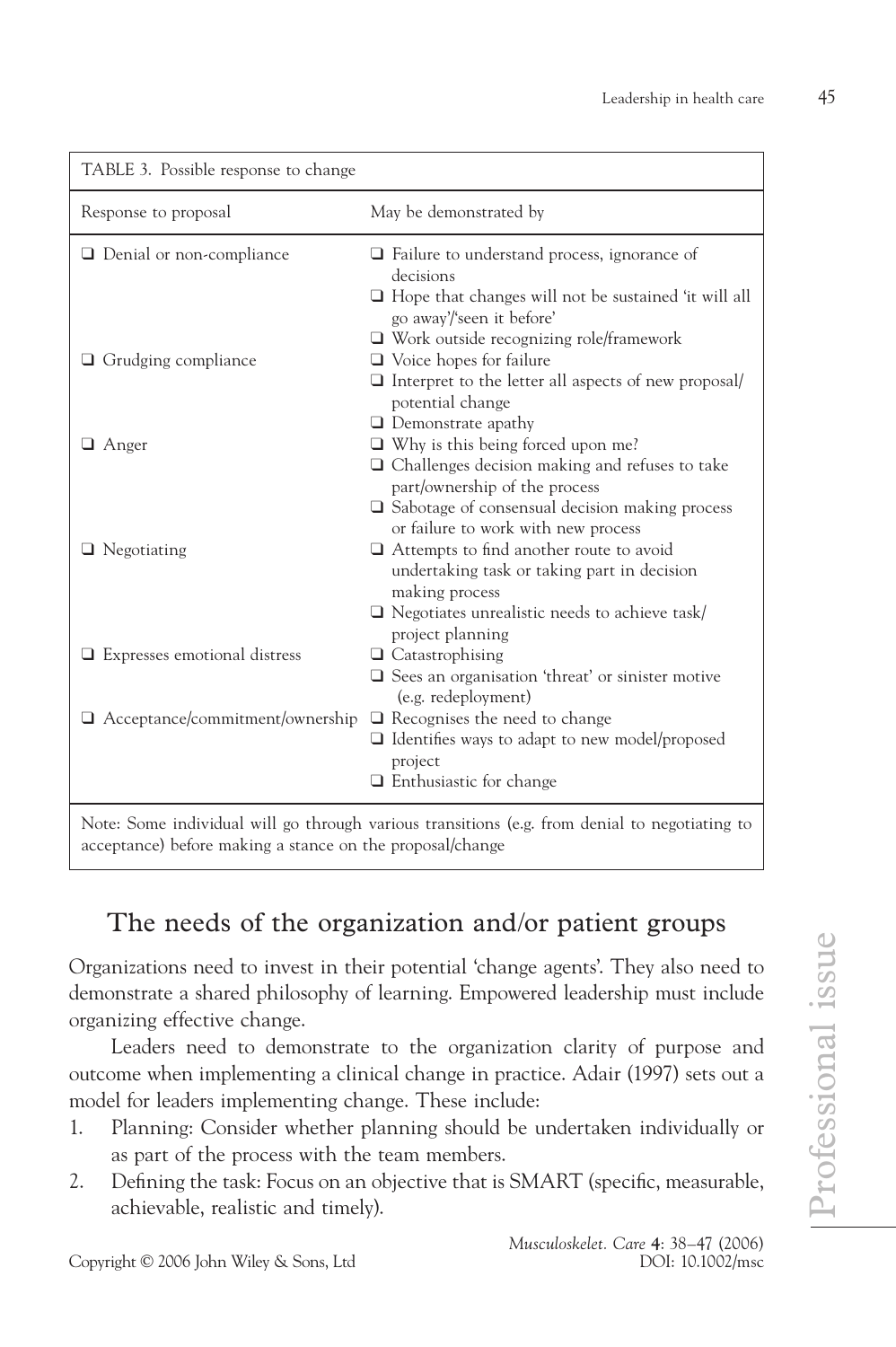- 3. Briefing: Communicate objectives and plans in a focused and effective manner.
- 4. Controlling: Control the effective use of resources, time and effort in implementing the change.
- 5. Evaluating: Use clear realistic objectives that are based on the patient and/or organizational needs.
- 6. Motivating: Inspire the team and others with a vested interest or anxieties.
- 7. Organizing: Use systematic planning and structuring or re-structuring according to the needs of the project.
- 8. Providing an example: Provide an example as a role model.

### Change management

Change management is a term used to describe and support theoretical constructs to aid leaders working with individuals and teams facing change. The Modernisation Agency (National Health Service, 2005) has developed a wide range of useful booklets that provide practical support to practitioners implementing change and wishing to develop their leadership skills, the information is also available on the website (www.modern.nhs.uk). Iles and Sutherland (2001) also provide a detailed review of change management within the NHS and include examples of models to support leaders in change management.

Change is a stressful process within an organization and individuals or teams can perceive change as a threat and a retrograde step. This can result in a range of challenges.

### **Conclusions**

This overview of leadership focusing on change management identifies issues for nurses and allied health care professionals undertaking new roles and responsibilities in the changing NHS. It is by no means definitive and it is hoped that this article has provided a springboard for additional reading into the complex and yet rewarding aspects of being an effective leader.

### References

Adair J (1997). Effective Leadership Masterclass London: MacMillan.

Adair J (1998) Leadership Skills: Management Shapers. London: Chartered Institute of Personnel and Development.

Austin S, Brewer M, Donnelly G, Fitzpatrick MA, Harberson G, Hunt PS, Morris M (2003). Five keys to successful nursing management. In GF Donnelly (Ed). Why Leadership is Important to Nursing. Springhouse, PA: Lippincott, Williams and Wilkins.

*Musculoskelet. Care* **4**: 38–47 (2006)